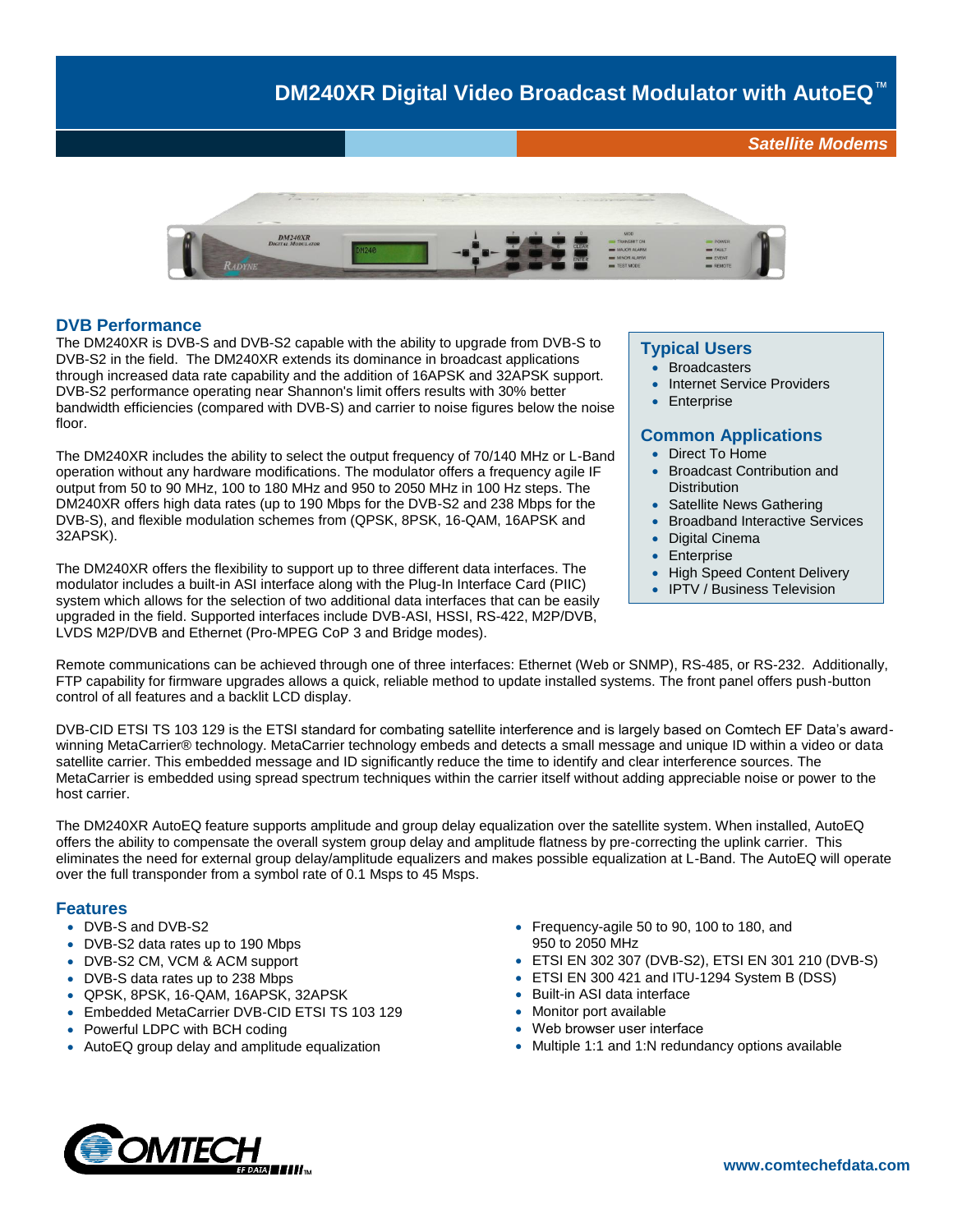

### **MetaCarrier Technology**

Comtech EF Data developed the MetaCarrier technology, which is used to embed and detect Carrier ID on video and data satellite carriers. The MetaCarrier name is derived from the method of providing transmission information via metadata. This is accomplished by spread spectrum modulation of a very low data rate carrier (containing metadata information about the referenced carrier) over a portion of the referenced carrier. A large spreading factor is used that results in spreading the meta-carrier's energy over a significantly large amount of bandwidth – many orders of magnitude of the original metadata rate. The resulting energy becomes a nearly undetectable amount of noise being added to the referenced carrier spectrum. De-Spreading results in a coding gain that is used to extract and separate the MetaCarrier from its reference carrier.

MetaCarrier Carrier Identification has a minimal effect on the carrier quality and the quality of the carrier's content. It can be read in the clear, by an MCDD, even if the referenced carrier is transmitted with conditional access or is otherwise encrypted. The MetaCarrier embedding can be used on any static carrier, SCPC, video or other.

The MetaCarrier technology overlays the very low data rate Carrier ID data in a spread spectrum carrier, onto the host carrier that it is referencing. In the below depiction, the MetaCarrier is placed 22 dB below the peak of the carrier it is identifying, at roughly the center frequency of the carrier.

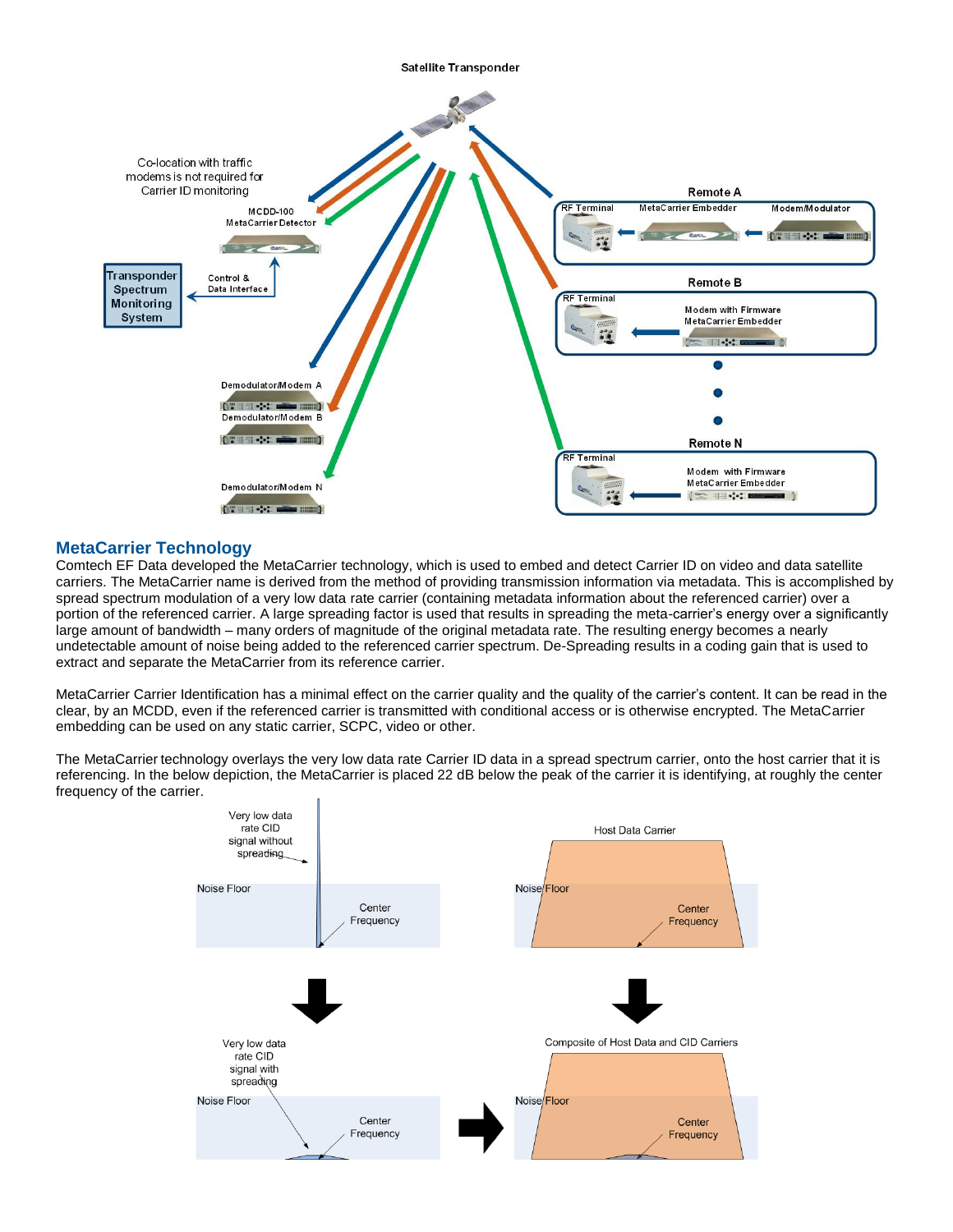### **AutoEQ Automatic Uplink Equalization System**

The AutoEQ Automatic Uplink Equalization System is the most user friendly satellite communication system equalizer available. Unlike legacy analog equalizers which are difficult to adjust, the AutoEQ system is extremely easy to use. Transponder equalization is done in the digital domain; it is very accurate and can compensate for amplitude and group delay variations that are nearly impossible to compensate for with an analog equalizer.

The AutoEQ consists of special software built into the DM240XR coupled with a special digital receiver on a PIIC card. The receiver analyzes the signal path while the software computes the compensating equalizer values. Equalizing the link typically takes less than 2 minutes and can be done at the front panel or remotely.

A remote receiver capability is also supported for those systems where the DM240XR hub cannot see the return path from the distant end. Remote calibration is done by simply connecting and configuring the Ethernet control ports of the modulator and remote receiver to a network with internet access. The DM240XR takes care of the rest.

The AutoEQ Automatic Uplink Equalization System supports single channel per carrier (SCPC) equalization of group delay and amplitude over the entire satellite frequency range.

AutoEQ works with all modulation and coding types supported by the DM240XR (i.e. QPSK, 8PSK, 16-QAM for DVB-S and QPSK, 8PSK, 16APSK, and 32APSK for DVB-S2). The BER/bandwidth improvement is greater as the level of modulation increases.

The equalization process is nearly independent of receive signal to noise ratio. Accurate automatic equalization is possible down to the lowest specified levels of Eb/No associated with each modulation and coding type supported by the DM240XR.

The equalizer is based on the generation of complex coefficients. What this means is that it can even compensate for amplitude or group delay that is not symmetric over the carrier frequency spectrum, as would be the case if two independent carriers were placed on one transponder.

Up to 32 sets of equalization parameters can be stored within the DM240XR. This allows a DM240XR to be preconfigured for multiple carriers and multiple transponders.

Should the satellite uplink parameters change, recalibration of the AutoEQ can be easily initialized at any time, allowing for maximum flexibility for the uplink earth station.

The end result is greatly improved bandwidth and power utilization of your satellite transponder.

### *Features*

- Full or partial transponder (complex) equalization
- Digitized transponder characterization, plug and play
- No external adjustments required
- Easily upgradable into existing DMD240XRs
- Closed loop equalization using a plug-In PIIC receiver
- Supports all DM240XR modulation and frequency parameters up to 45 Msps
- Capable of multiplexing LNB power

### *Physical*

Standard Plug-In-Interface Card (PIIC)

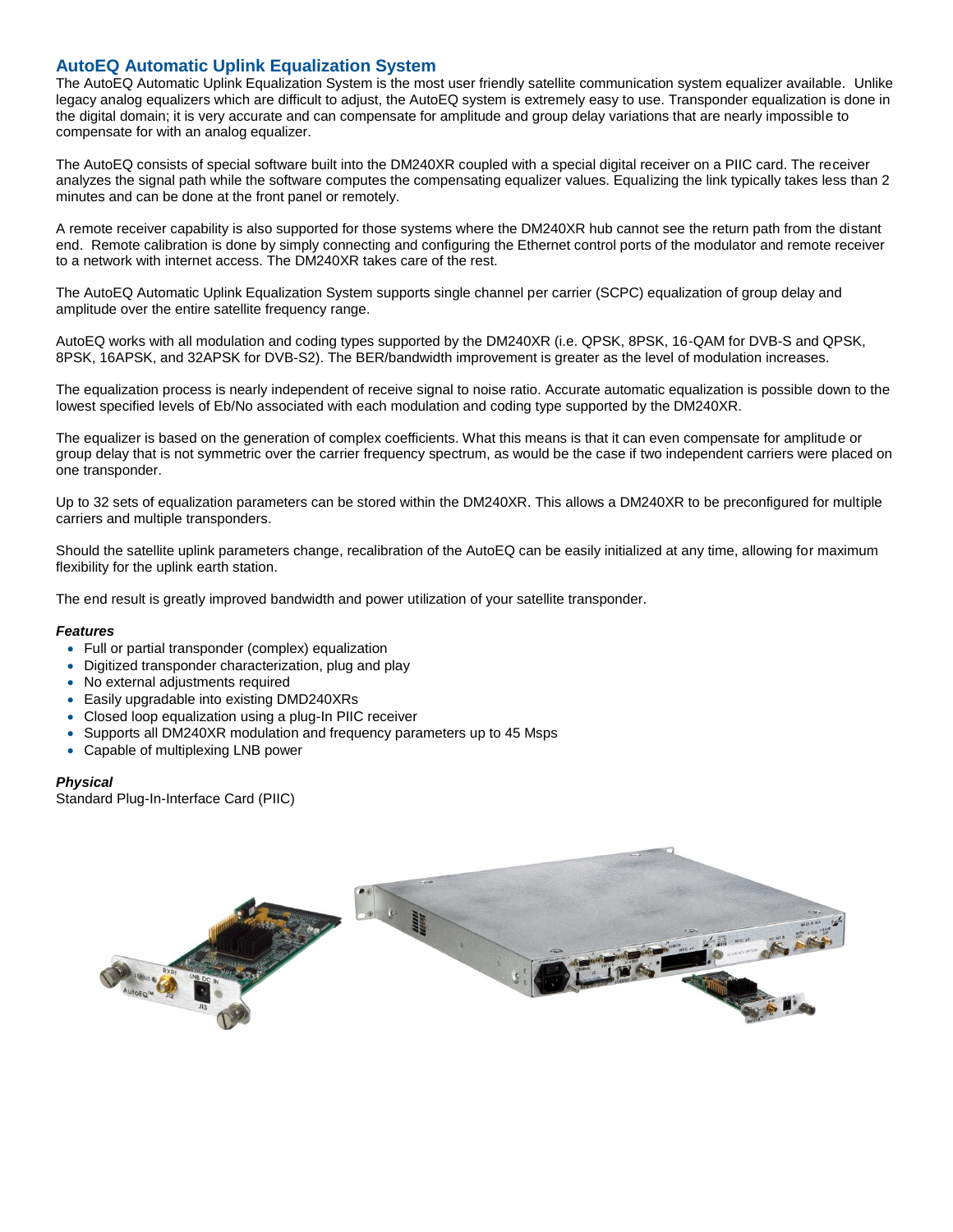### *AutoEQ System Performance*

Received 8PSK Over Typical Satellite without AutoEQ Received 8PSK Over Typical Satellite with AutoEQ





### AutoEQ™ Performance Comparison Single Carrier on typical 36 MHz Transponder



## **Specifications**

### *IF Interface*

| <b>TXIF</b>                                                                                      | 50 to 180 MHz (70/140 MHz)<br>950 to 2050 MHz L-Band |  |
|--------------------------------------------------------------------------------------------------|------------------------------------------------------|--|
| <b>IF Step Size</b>                                                                              | 1 Hz                                                 |  |
| <b>Frequency Stability</b>                                                                       | 1 ppm                                                |  |
| <b>Power Output</b>                                                                              | $0$ to -25 dBm                                       |  |
| Power Step Size                                                                                  | $0.1$ dB                                             |  |
| Power Output Accuracy                                                                            | $± 1.0$ dB                                           |  |
| <b>Power Output Stability</b>                                                                    | $\pm 0.5$ dB                                         |  |
| <b>Carrier Mute</b>                                                                              | -55 dB                                               |  |
| Spurious:                                                                                        | -55 dBc, In-band<br>-45 dBc, Out-of-band             |  |
| Output Impedance                                                                                 | 75 Ohm (70/140 MHz),<br>50 Ohm (L-Band)              |  |
| <b>Return Loss</b>                                                                               | 20 dB (70/140 MHz)<br>14 dB (L-Band)                 |  |
| <b>Phase Noise</b>                                                                               | 1 kHz -73 dBc<br>10 kHz -83 dBc<br>100 kHz -100 dBc  |  |
| <b>Output Connector</b>                                                                          | BNC female (70/140 MHz),<br>SMA female (L-Band)      |  |
| <b>IF Monitor</b>                                                                                | SMA female                                           |  |
| 1, 2, 5, 10 MHz better than $\pm$ 1 ppm,<br><b>External Reference</b><br>1.5 to 10 Vp-p, 50 Ohms |                                                      |  |
| MetaCarrier Identification                                                                       | DVB-CID ETSI TS 103 129 Compliant                    |  |

### *Baseband (DVB-S) Per ETSI EN 301 210*

| Data Rate                  | 1 to 238 in 1 bps steps                                               |
|----------------------------|-----------------------------------------------------------------------|
| Symbol Rate                | 1-68 Msps maximum                                                     |
| Inner FEC Code             | PTCM (8PSK, 16-QAM), QPSK (Viterbi)                                   |
| Code Rates                 | QPSK 1/2, 2/3, 3/4, 5/6, 7/8<br>8PSK 2/3, 5/6, 8/9<br>16-QAM 3/4, 7/8 |
| Outer Code                 | Reed-Solomon (204, 188, T=8)                                          |
| Interleaving               | Convolutional, I =12                                                  |
| Data Scrambling            | Per EN 300-421                                                        |
| <b>Terrestrial Framing</b> | 204, 188, none                                                        |